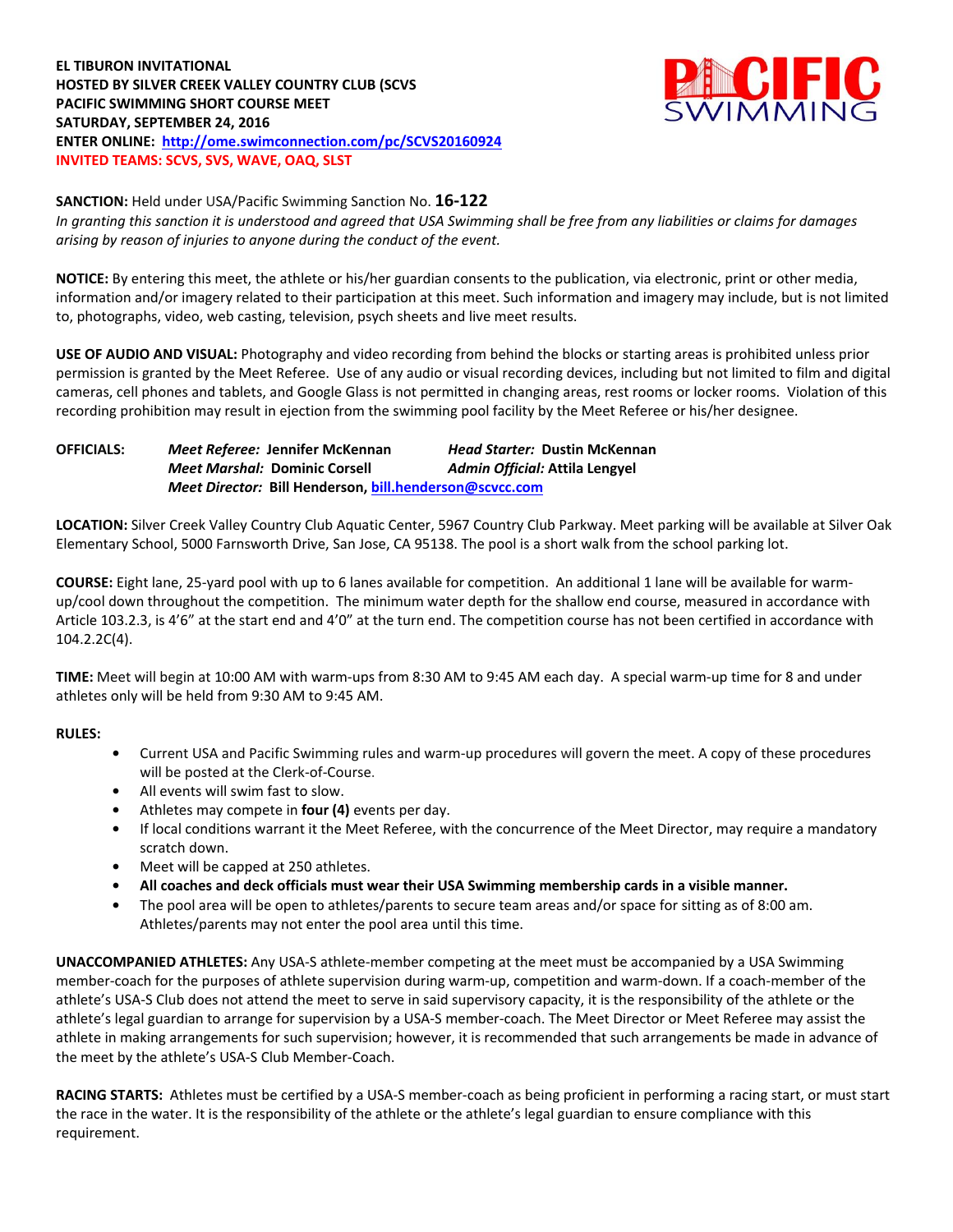#### **RESTRICTIONS:**

- **•** Smoking and the use of other tobacco products is prohibited on the pool deck, in the locker rooms, in spectator seating, on standing areas and in all areas used by athletes, during the meet and during warm-up periods.
- **•** Sale and use of alcoholic beverages is prohibited in all areas of the meet venue.
- **•** No glass containers are allowed in the meet venue.
- **•** No propane heater is permitted except for snack bar/meet operations.
- **•** All shelters must be properly secured.
- **•** Changing into or out of swimsuits other than in locker rooms or other designated areas is prohibited.
- **•** Destructive devices, to include but not limited to, explosive devices and equipment, firearms (open or concealed), blades, knives, mace, stun guns and blunt objects are strictly prohibited in the swimming facility and its surrounding areas. If observed, the Meet Referee or his/her designee may ask that these devices be stored safely away from the public or removed from the facility. Noncompliance may result in the reporting to law enforcement authorities and ejection from the facility. Law enforcement officers (LEO) are exempt per applicable laws.
- **• Athletes are not permitted in the adjacent adult recreation pool or the Jacuzzi.**

#### **ELIGIBILITY:**

- **•** Athletes must be current members of USA-S and enter their name and registration number on the meet entry card as they are shown on their Registration Card. If this is not done, it may be difficult to match the athlete with the registration and times database. The meet host will check all athlete registrations against the SWIMS database and if not found to be registered, the Meet Director shall accept the registration at the meet (a \$10 surcharge will be added to the regular registration fee). Duplicate registrations will be refunded by mail.
- **•** Entries with **"NO TIME" will be accepted.**
- **•** Disabled athletes are welcome to attend this meet and should contact the Meet Director or Meet Referee regarding any special accommodations on entry times and seeding per Pacific Swimming policy.
- **•** Athletes 19 years of age and over may compete in the meet for time only, no awards
- **•** The athlete's age will be the age of the athlete on the first day of the meet.
- **•** Athletes must be members of one of the following clubs, Silver Creek Valley Swimming (SCVS), South Valley Stingrays (SVS), Team Wave (WAVE), Osprey Aquatics (OAQ), or St. Lawrence Swim Team (SLST).

**ENTRY FEES**: \$20.00 flat fee per athlete for up to four events.

**ONLINE ENTRIES:** To enter online go to **<http://ome.swimconnection.com/pc/SCVS20160924>** to receive an immediate entry confirmation. This method requires payment by credit card. Swim Connection, LLC charges a processing fee for this service, equal to \$1 per athlete plus 5% of the total Entry Fees. Please note that the processing fee is a separate fee from the Entry Fees. If you do not wish to pay the processing fee, enter the meet using a mail entry. **Entering online is a convenience, is completely voluntary, and is in no way required or expected of an athlete by Pacific Swimming.** Online entries will be accepted through Wednesday, **September, 14th, 2016**.

**MAILED OR HAND DELIVERED ENTRIES**: Entries must be on the attached consolidated entry form. Forms must be filled out completely and printed clearly with athlete's best time. Entries must be postmarked by midnight, Monday, **September 12, 2016** or hand delivered by 6:30 p.m. Wednesday, **September 14, 2016**. No late entries will be accepted. Requests for confirmation of receipt of entries should include a self-addressed envelope.

# **Make check payable to**: **SCVCC**

**Mail/Hand deliver entries to**: **Bill Henderson (Aquatic Director) Silver Creek Country Club 5967 Country Club Parkway San Jose, CA 95138**

**CHECK-IN**: The meet will be deck seeded. Athletes must check-in at the Clerk of Course. No event shall be closed more than 30 minutes before the scheduled start of the session. Close of check-in for all events shall be no more than 60 minutes before the estimated time of the start of the first heat of the event. Swimmers who do not check-in will not be allowed to compete in the event.

**SCRATCHES:** There is no penalty for missing an event.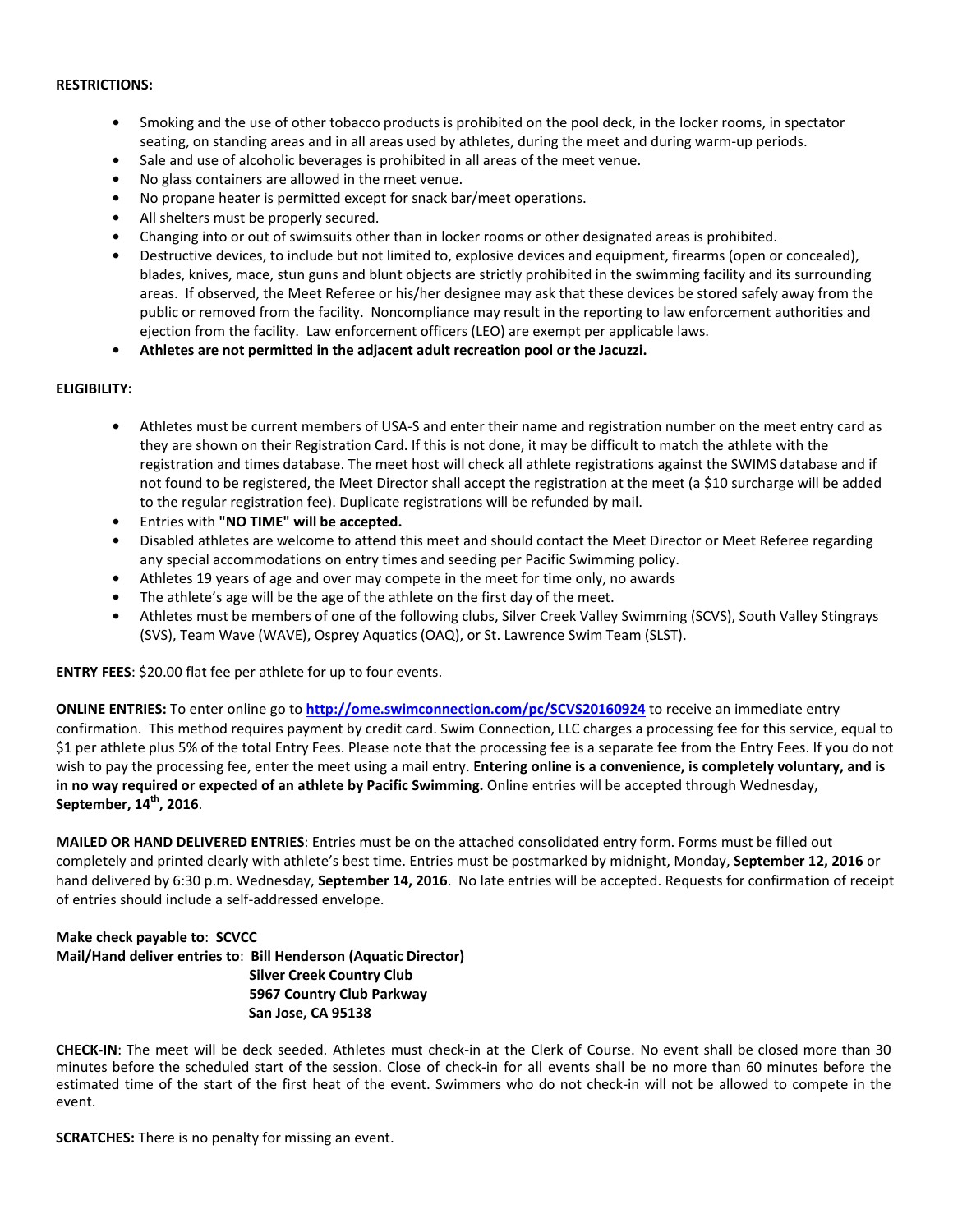**AWARDS**:  $1^{st}$  through  $6^{th}$  place ribbons will be awarded in each event.

# **ADMISSION:** Free.

**PROGRAM:** A **one**-day meet program may will distributed through email to each club. It will be the responsibility of the parents to print this prior to the meet, if they would like their own hardcopy. A program will be provided to coaches and officials.

**SNACK BAR:** A snack bar will be available during the meet.

**HOSPITALITY:** Lunch and limited hospitality will be available to all working officials and coaches.

# **EVENT SUMMARY:**

| <b>SATURDAY</b>   |        |                    |                |  |  |  |  |  |
|-------------------|--------|--------------------|----------------|--|--|--|--|--|
| <b>8 &amp; UN</b> | 9 & OV | <b>12 &amp; UN</b> | <b>OPEN</b>    |  |  |  |  |  |
| 25 Breast         | 200 IM | 50 Breast          | 100 Free       |  |  |  |  |  |
| 25 Back           |        | 50 Back            | 100 Breast     |  |  |  |  |  |
| 25 Flv            |        | <b>50 Fly</b>      | 100 Back       |  |  |  |  |  |
| 25 Free           |        | 100 IM             | <b>100 Fly</b> |  |  |  |  |  |
|                   |        |                    | 50 Free        |  |  |  |  |  |

# **ORDER OF EVENTS:**

| <b>WOMEN'S</b>           | <b>DESCRIPTION</b> | <b>MEN'S</b>    |                |  |  |  |  |  |  |
|--------------------------|--------------------|-----------------|----------------|--|--|--|--|--|--|
| <b>EVENT#</b>            | <b>AGE GROUP</b>   | <b>EVENT#</b>   |                |  |  |  |  |  |  |
| Saturday, September 24th |                    |                 |                |  |  |  |  |  |  |
| $\mathbf{1}$             | Open               | 100 Free        | $\overline{2}$ |  |  |  |  |  |  |
| 3                        | 8 & Under          | 25 Breaststroke | 4              |  |  |  |  |  |  |
| 5                        | 12 & Under         | 50 Breaststroke | 6              |  |  |  |  |  |  |
| 7                        | Open               | 100 Breast      | 8              |  |  |  |  |  |  |
| 9                        | 8 & Under          | 25 Backstroke   | 10             |  |  |  |  |  |  |
| 11                       | 12 & Under         | 50 Backstroke   | 12             |  |  |  |  |  |  |
| 13                       | Open               | 100 Backstroke  | 14             |  |  |  |  |  |  |
| 15                       | 8 & Under          | 25 Butterfly    | 16             |  |  |  |  |  |  |
| 17                       | 12 & Under         | 50 Butterfly    | 18             |  |  |  |  |  |  |
| 19                       | Open               | 100 Butterfly   | 20             |  |  |  |  |  |  |
| 21                       | 8 & Under          | 25 Freestyle    | 22             |  |  |  |  |  |  |
| 23                       | Open               | 50 Freestyle    | 24             |  |  |  |  |  |  |
| 25                       | 12 & Under         | 100 IM          | 26             |  |  |  |  |  |  |
| 27                       | 9 & over           | 200 IM          | 28             |  |  |  |  |  |  |